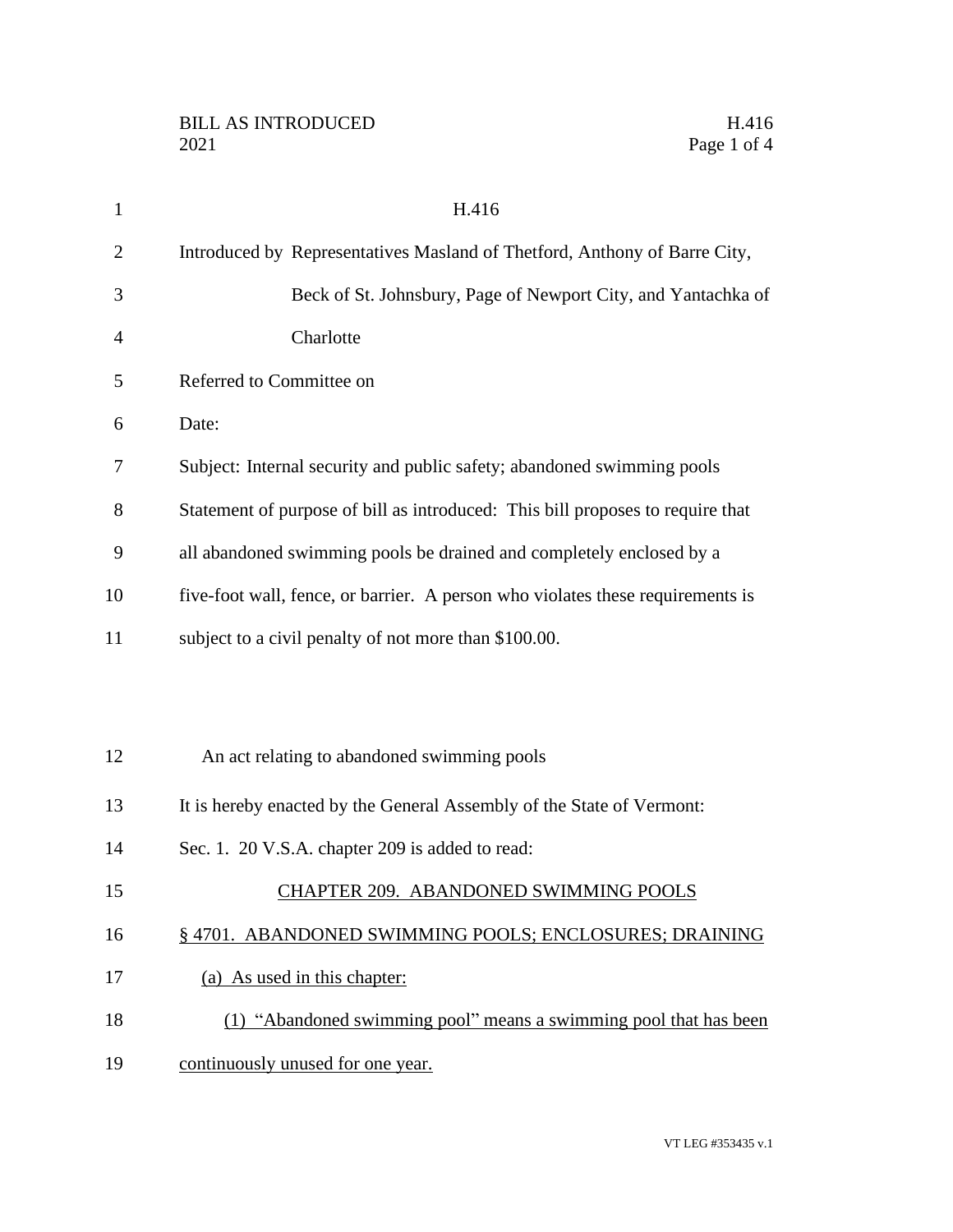## BILL AS INTRODUCED H.416<br>2021 Page 2 of 4

| $\mathbf{1}$   | (2) "Swimming pool" means any inground outdoor structure that is                  |
|----------------|-----------------------------------------------------------------------------------|
| $\overline{c}$ | intended for swimming or recreational bathing and contains water over             |
| 3              | 24 inches deep, not including aboveground and on-ground swimming pools,           |
| 4              | hot tubs, and nonportable spas.                                                   |
| 5              | (b) An abandoned swimming pool shall be:                                          |
| 6              | (1) drained of water and maintained without water for so long as the              |
| 7              | swimming pool is not in use; and                                                  |
| 8              | (2) protected by an enclosure surrounding the pool area as provided in            |
| 9              | subsection (c) of this section.                                                   |
| 10             | $(c)(1)$ An abandoned swimming pool required to be enclosed as provided in        |
| 11             | subdivision $(b)(2)$ of this section shall be entirely enclosed by at least a     |
| 12             | five-foot wall, fence, or other barrier as measured on the exterior side of the   |
| 13             | wall, fence, or barrier.                                                          |
| 14             | (2) The wall, fence, or barrier shall have no gaps, openings,                     |
| 15             | indentations, protrusions, or structural components that could allow a young      |
| 16             | child to crawl under, squeeze through, or climb over the wall, fence, or barrier. |
| 17             | (3) The gates of the fence, wall, or barrier shall open outward from the          |
| 18             | pool and:                                                                         |
| 19             | (A) be self-closing and self-latching with the latch located at least             |
| 20             | 54 inches above the underlying ground or on the pool side of the gate with a      |
| 21             | release mechanism at least five inches below the top of the gate and no           |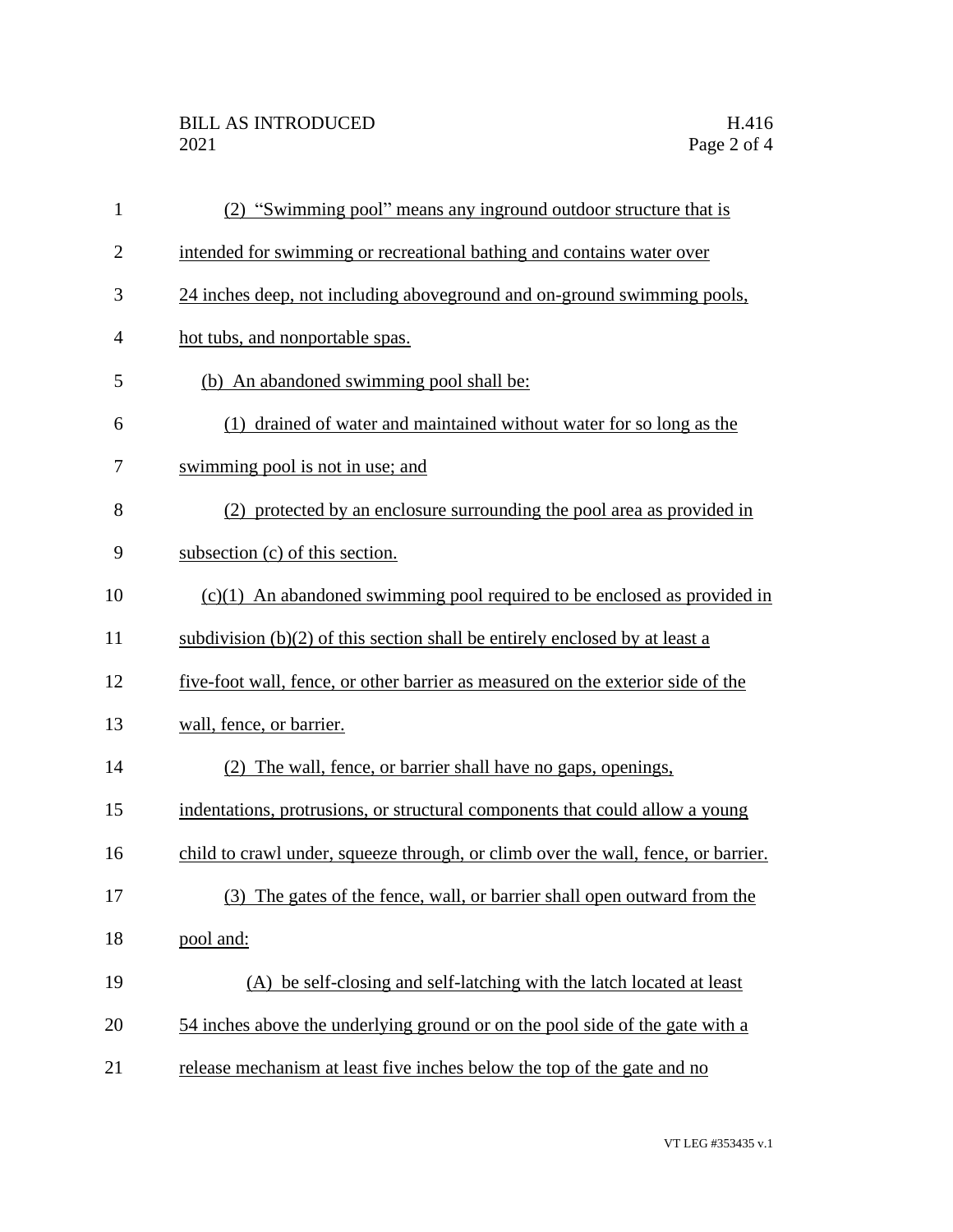| $\mathbf{1}$   | opening greater than one-half inch within 24 inches of the release              |
|----------------|---------------------------------------------------------------------------------|
| $\overline{2}$ | mechanism; or                                                                   |
| 3              | (B) be secured by a padlock or similar device that requires a key,              |
| 4              | electric opener, or integral combination, in which case the latch may be placed |
| 5              | at any height.                                                                  |
| 6              | (d) This section shall not apply to:                                            |
| 7              | (1) a system of sumps, irrigation canals, irrigation, flood control, or         |
| 8              | drainage works constructed or operated for the purpose of storing, delivering,  |
| 9              | distributing, or conveying water;                                               |
| 10             | (2) stock ponds, storage tanks, livestock operations, livestock watering        |
| 11             | troughs, or other structures used in normal agricultural practices; or          |
| 12             | (3) small, temporary pools without motors, which are commonly                   |
| 13             | referred to as "kiddie pools."                                                  |
| 14             | (e) A municipality may adopt and enforce a swimming pool ordinance that         |
| 15             | is equal to or more stringent than the provisions of this chapter.              |
| 16             | §4702. PENALTIES                                                                |
| 17             | A person who violates any provision of this chapter shall be assessed a civil   |
| 18             | penalty of not more than \$100.00. Each day a violation continues may be        |
| 19             | construed as a separate violation.                                              |
| 20             | Sec. 2. $4$ V.S.A. $\S$ 1102 is amended to read:                                |
| 21             | § 1102. JUDICIAL BUREAU; JURISDICTION                                           |